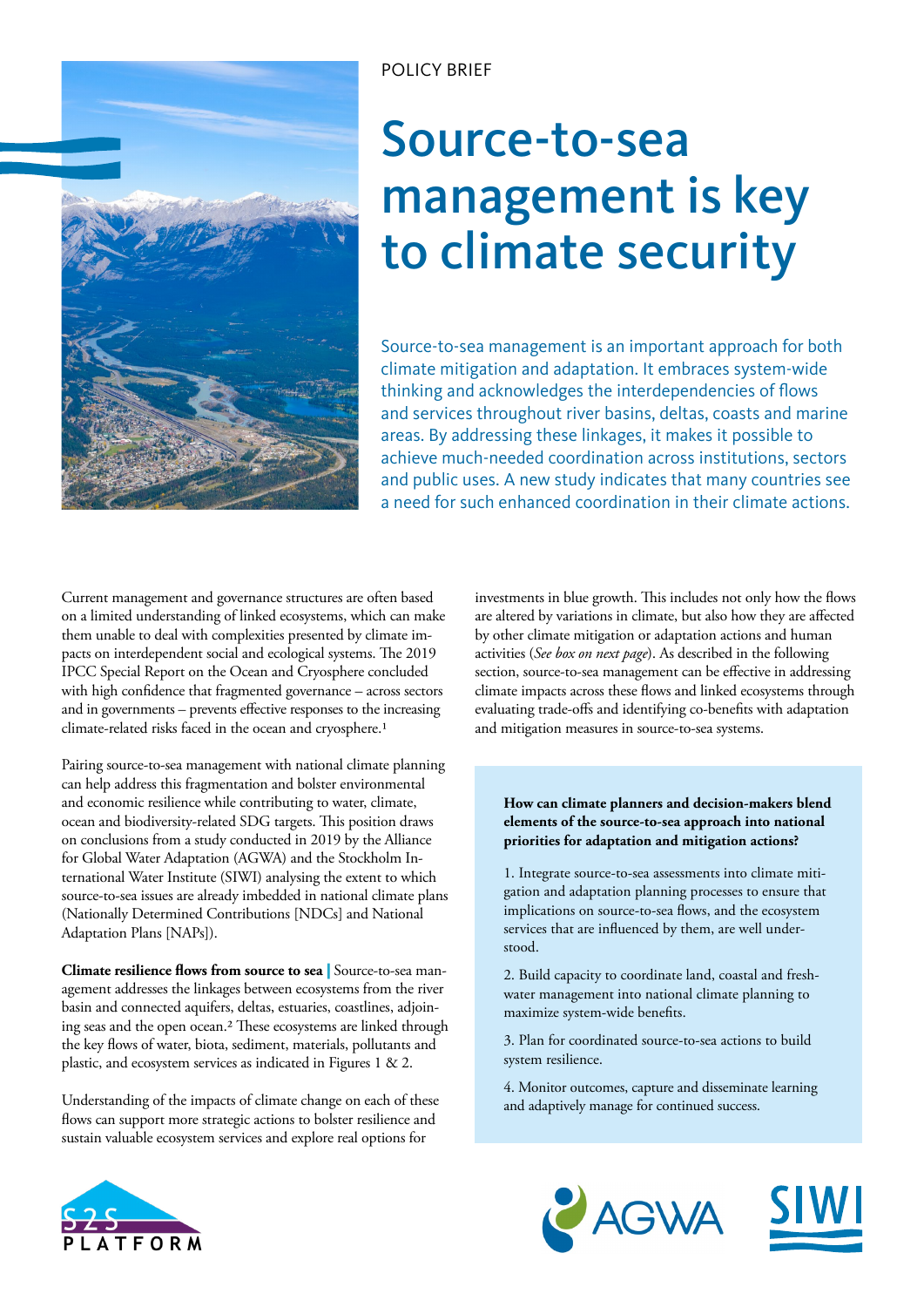how source-to-sea management can support the implementation of current NDCs as a means to strengthen coordination, address trade-offs and realize co-benefits with adaptation and mitigation actions for land, water, deltas, coasts and oceans. This should also be prioritized in the planning of the next round of NDCs as well as in Long-term Strategies (LTS) and National Adaptation Plans (NAP).

**Conclusions and way forward** | Applying source-to-sea management as part of national climate planning is key to climate security. As the first round of NDCs is set to be finalized in 2020, governments can use this opportunity to enhance their commitments by ensuring that the governance and management from source waters to coastal and estuarine and marine systems are incorporated in ways that recognize the interdependent nature of these ecosystems.

Source-to-sea systems are connected through key flows of water, biota, sediment, materials, pollutants and plastic which impact the functioning of ecosystems and the services they provide. Some examples of how these flows both effect and are influenced by changes in climate include:

> In order to understand the extent to which sourceto-sea issues are currently imbedded in these national climate plans, an analysis of 102 NDC and INDCs (intended Nationally Determined Contributions) from low- to middle-income countries with marine coastlines was done by AGWA in 2019. The use of sixteen terms related to land-use, water resources, and coastal management (as well as cross-cutting issues) was analyzed in those documents.

**Water, sediment and biota flows:** Changes in land use, coupled with climate change, can contribute to decreased overall water availability and drought as well as increased flood risk or flood severity along rivers and deltas. As competition for limited resources grow, water scarcity has also been shown to travel downstream as resources are utilized upstream.3 While dam and reservoir construction are common actions to mitigate and adapt to climate change, it risks disrupting pathways of fish that serve as important sources of protein and income for many vulnerable populations. It is also the most important factor influencing land-ocean sediment flows, trapping around 30 per cent of global sediment flows.4 This contributes to erosion of riverbeds and coasts as well as sediment starvation of deltas downstream. Combined with sea-level rise and other effects of climate change, the consequences can be serious.

**Pollutant and material flows:** Poor water quality limits the ability of ecosystems to sequester carbon and provide other needed services. For example, maintaining blue carbon stocks in the earth's oceans requires healthy freshwater from rivers. If the water that reaches the ocean is too polluted or if the quantity is greatly reduced, the carbon storage potential of the ocean risks being compromised. Degradation of tropical peatlands is another example that turns important GHG sinks into significant sources of emissions as they are drained and reclaimed for other uses.5



**Source-to-sea support to reaching NDCs** | An initial step in linking source-to-sea management to climate planning processes is to raise awareness among national climate planners and decision-makers. In 2020, the next round of Nationally Determined Contributions, NDCs, will be submitted to the UNFCCC Secretariat, outlining the efforts of each country to reduce national emissions and adapt to the impacts of climate change. A key question of practical importance to address for them will be: How can source-to-sea management enhance their efforts to meet development goals while addressing climate change through their NDCs?

The analysis found that a majority of NDCs referenced terms relevant to all three of these areas (as well as cross- cutting issues, such as ecosystem-based management and pollution). This demonstrates that climate planning spans domains across the sourceto-sea system. The analysis also found that estuaries and deltas, wetlands/marshes, sediment and pollution were referenced relatively few times, despite their important role in climate adaptation and mitigation. It would therefore be beneficial for countries to review



**Recommendations** | The following recommendations can help climate planners and decision-makers blend elements of the source-to-sea approach into their individual national contexts.

**1. Integrate source-to-sea assessments into climate mitigation and adaptation planning processes to ensure that implications on source-to-sea flows, and the ecosystem services that depend on them, are well understood.** A large majority of the reviewed NDCs in the study included components linked to water and coastal management, or land use planning. The analysis also found that estuaries, delta, and wetland systems, as well as sediment and pollution issues, may require increased consideration in climate adaptation and mitigation planning. Systematic assessment of key pressures and drivers of altered key flows along the source-to-sea continuum could help identify priorities for adaptation or mitigation actions likely to benefit the system as a whole.

**2. Build capacity to coordinate land, coastal and freshwater management into national climate planning to maximize system-wide benefits.** National commitments for adaptation and mitigation actions commonly span the fields of land use planning, integrated water resource management, and coastal zone management. Mapping stakeholders will help determine who needs to be engaged in the capacity building exercises for decision- makers as well as who can assist with planning, implementation and monitoring at local, national and transboundary levels.

**3. Plan for coordinated source-to-sea actions to build system resilience.** Applying source-to-sea management in climate adaption and mitigation actions requires funding that focuses on a long-term, holistic strategy that builds system resilience, alongside efforts to reach sectoral targets. Innovative funding could include blended finance, payment for ecosystem services, or green bonds are some options that can be explored.

**4. Monitor outcomes, capture and disseminate learning and adaptively manage for continued success.** Choosing suitable indicators will also help demonstrate how various elements of the source-to-sea continuum connect and affect each other and how they support mitigation and adaptation actions outlined in NDCs and NAPs.

**Action Platform for Source-to-Sea Management** | The Action Platform for Source-to-Sea Management (S2S Platform) is a multi-stakeholder initiative that helps freshwater, coastal and marine experts to contribute to global knowledge generation on source-to-sea interconnections, connect and engage in collaborative projects, promote best practices, and take collaborative action to improve the management of land, water, coastal and marine linkages. The S2S Platform is an important resource for parties looking to learn more about source-tosea management and apply it to their climate mitigation and adaptation planning.



Figure 3. Percentage of countries which highlighted each category. Of the 102 countries whose NDCs were reviewed in the study, nearly half had references to all four categories of search terms.